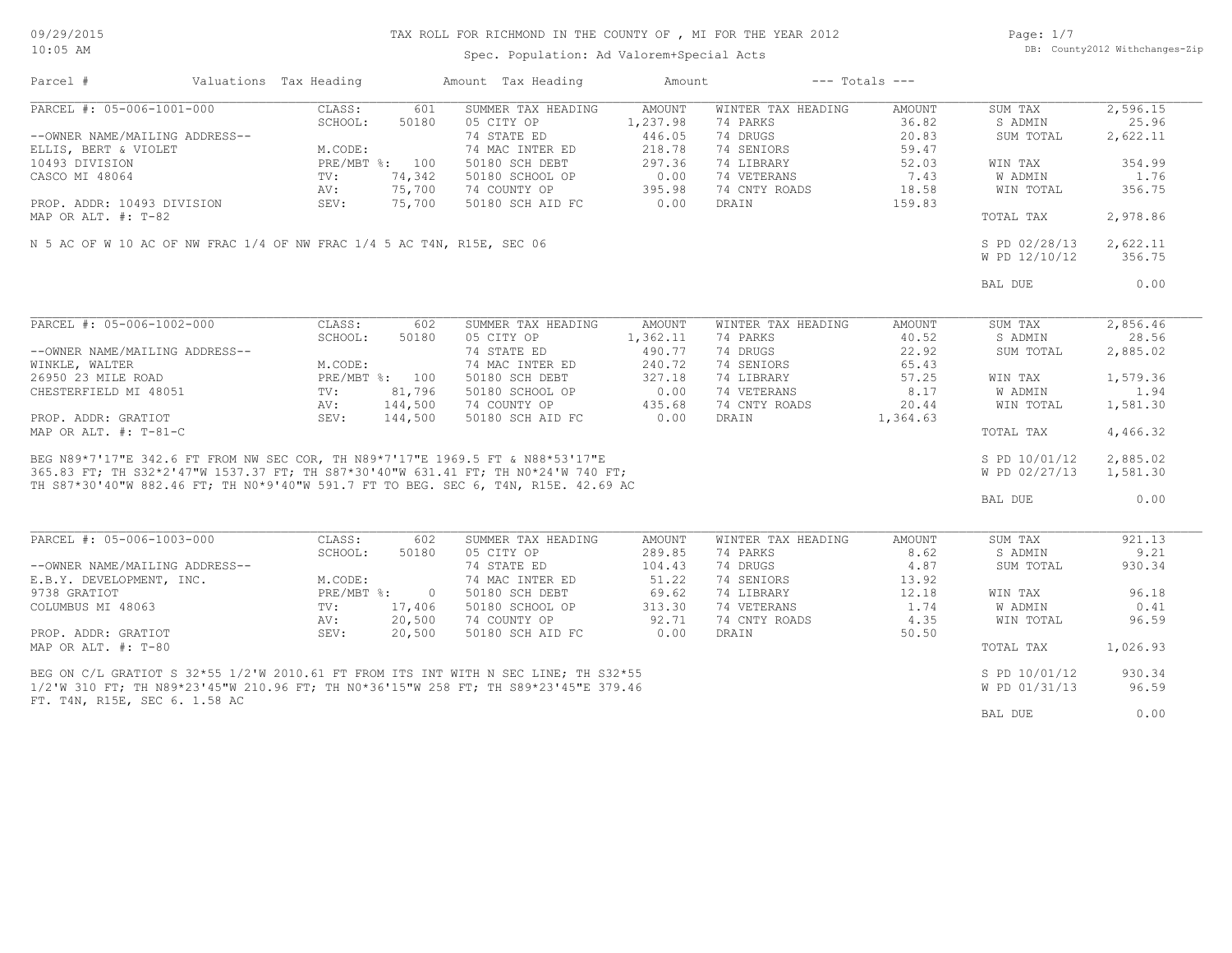Spec. Population: Ad Valorem+Special Acts

Page: 2/7 DB: County2012 Withchanges-Zip

| Parcel #                                                                                                                                                                                                    | Valuations Tax Heading |              |          | Amount Tax Heading | Amount        |                    | $---$ Totals $---$ |                |           |
|-------------------------------------------------------------------------------------------------------------------------------------------------------------------------------------------------------------|------------------------|--------------|----------|--------------------|---------------|--------------------|--------------------|----------------|-----------|
| PARCEL #: 05-006-1004-000                                                                                                                                                                                   |                        | CLASS:       | 602      | SUMMER TAX HEADING | AMOUNT        | WINTER TAX HEADING | <b>AMOUNT</b>      | SUM TAX        | 1,340.97  |
|                                                                                                                                                                                                             |                        | SCHOOL:      | 50180    | 05 CITY OP         | 421.96        | 74 PARKS           | 12.55              | S ADMIN        | 13.40     |
| --OWNER NAME/MAILING ADDRESS--                                                                                                                                                                              |                        |              |          | 74 STATE ED        | 152.03        | 74 DRUGS           | 7.10               | SUM TOTAL      | 1,354.37  |
| E.B.Y. DEVELOPMENT, INC.                                                                                                                                                                                    |                        | M.CODE:      |          | 74 MAC INTER ED    | 74.57         | 74 SENIORS         | 20.27              |                |           |
| 9738 GRATIOT                                                                                                                                                                                                |                        | PRE/MBT %:   | $\circ$  | 50180 SCH DEBT     | 101.35        | 74 LIBRARY         | 17.73              | WIN TAX        | 801.73    |
| COLUMBUS MI 48063                                                                                                                                                                                           |                        | TV:          | 25,339   | 50180 SCHOOL OP    | 456.10        | 74 VETERANS        | 2.53               | W ADMIN        | 0.60      |
|                                                                                                                                                                                                             |                        | AV:          | 37,000   | 74 COUNTY OP       | 134.96        | 74 CNTY ROADS      | 6.33               | WIN TOTAL      | 802.33    |
| PROP. ADDR: GRATIOT                                                                                                                                                                                         |                        | SEV:         | 37,000   | 50180 SCH AID FC   | 0.00          | DRAIN              | 735.22             |                |           |
| MAP OR ALT. #: T-83                                                                                                                                                                                         |                        |              |          |                    |               |                    |                    | TOTAL TAX      | 2,156.70  |
| S 5 AC OF W 10 AC OF NW FRAC 1/4 OF NW FRAC 1/4 & N FRAC 1/2 OF SW FRAC 1/4 OF NW                                                                                                                           |                        |              |          |                    |               |                    |                    | S PD 09/27/12  | 1,354.37  |
| FRAC 1/4, SEC 6, T4N, R15E, 23 AC                                                                                                                                                                           |                        |              |          |                    |               |                    |                    | W PD 01/31/13  | 802.33    |
|                                                                                                                                                                                                             |                        |              |          |                    |               |                    |                    |                |           |
|                                                                                                                                                                                                             |                        |              |          |                    |               |                    |                    | BAL DUE        | 0.00      |
| PARCEL #: 05-006-1005-000                                                                                                                                                                                   |                        | CLASS:       | 602      | SUMMER TAX HEADING | <b>AMOUNT</b> | WINTER TAX HEADING | <b>AMOUNT</b>      | SUM TAX        | 3,090.64  |
|                                                                                                                                                                                                             |                        | SCHOOL:      | 50180    | 05 CITY OP         | 972.51        | 74 PARKS           | 28.93              | S ADMIN        | 30.90     |
| --OWNER NAME/MAILING ADDRESS--                                                                                                                                                                              |                        |              |          | 74 STATE ED        | 350.40        | 74 DRUGS           | 16.36              | SUM TOTAL      | 3, 121.54 |
|                                                                                                                                                                                                             |                        |              |          |                    | 171.87        |                    | 46.72              |                |           |
| SUBCARRIER COMMUNICATIONS, INC                                                                                                                                                                              |                        | M.CODE:      |          | 74 MAC INTER ED    |               | 74 SENIORS         |                    |                | 525.42    |
| 139 WHITE OAK LANE                                                                                                                                                                                          |                        | PRE/MBT %: 0 |          | 50180 SCH DEBT     | 233.60        | 74 LIBRARY         | 40.88              | WIN TAX        |           |
| OLD BRIDGE NJ 08857                                                                                                                                                                                         |                        | TV:          | 58,400   | 50180 SCHOOL OP    | 1,051.20      | 74 VETERANS        | 5.84               | W ADMIN        | 1.38      |
|                                                                                                                                                                                                             |                        | AV:          | 58,400   | 74 COUNTY OP       | 311.06        | 74 CNTY ROADS      | 14.60              | WIN TOTAL      | 526.80    |
| PROP. ADDR: 10435 DIVISION<br>MAP OR ALT. #: T-81-A                                                                                                                                                         |                        | SEV:         | 58,400   | 50180 SCH AID FC   | 0.00          | DRAIN              | 372.09             | TOTAL TAX      | 3,648.34  |
|                                                                                                                                                                                                             |                        |              |          |                    |               |                    |                    |                |           |
|                                                                                                                                                                                                             |                        |              |          |                    |               |                    |                    | S PD 07/16/12  | 3, 121.54 |
|                                                                                                                                                                                                             |                        |              |          |                    |               |                    |                    | W PD 12/10/12  | 526.80    |
|                                                                                                                                                                                                             |                        |              |          |                    |               |                    |                    | BAL DUE        | 0.00      |
|                                                                                                                                                                                                             |                        |              |          |                    |               |                    |                    |                |           |
| PARCEL #: 05-006-1005-100                                                                                                                                                                                   |                        | CLASS:       | 703      | SUMMER TAX HEADING | <b>AMOUNT</b> | WINTER TAX HEADING | <b>AMOUNT</b>      | SUM TAX        | 0.00      |
|                                                                                                                                                                                                             |                        | SCHOOL:      | 50180    | 05 CITY OP         | 0.00          | 74 PARKS           | 0.00               | S ADMIN        | 0.00      |
| --OWNER NAME/MAILING ADDRESS--                                                                                                                                                                              |                        |              |          | 74 STATE ED        | 0.00          | 74 DRUGS           | 0.00               | SUM TOTAL      | 0.00      |
| CITY OF RICHMOND                                                                                                                                                                                            |                        | M.CODE:      |          | 74 MAC INTER ED    | 0.00          | 74 SENIORS         | 0.00               |                |           |
| PO BOX 457                                                                                                                                                                                                  |                        | PRE/MBT %:   | $\circ$  | 50180 SCH DEBT     | 0.00          | 74 LIBRARY         | 0.00               | WIN TAX        | 0.00      |
| RICHMOND MI 48062                                                                                                                                                                                           |                        | TV:          | $\circ$  | 50180 SCHOOL OP    | 0.00          | 74 VETERANS        | 0.00               | <b>W ADMIN</b> | 0.00      |
|                                                                                                                                                                                                             |                        | AV:          | $\circ$  | 74 COUNTY OP       | 0.00          | 74 CNTY ROADS      | 0.00               | WIN TOTAL      | 0.00      |
| PROP. ADDR: 10525 DIVISION<br>MAP OR ALT. #: T-81-A                                                                                                                                                         |                        | SEV:         | $\Omega$ | 50180 SCH AID FC   | 0.00          |                    |                    | TOTAL TAX      | 0.00      |
|                                                                                                                                                                                                             |                        |              |          |                    |               |                    |                    |                |           |
| N 1/2 OF SEC 6, T4N, R15E, DESC AS: COMM AT NW COR SEC 6, TH N89*07'17"E 342.60 FT;<br>ጦሀ ሮሰሰ≭ሰሴ! <i>ለፎ</i> ‼፱ 5,01 7ሰ ፱ሞ ሞል ኮልኮ∙ ሞሀ ሮሰሰ≭ሰሴ! <i>ለፎ</i> ‼፱ <i>ለ</i> ሰሰ ሰሰ ፱ሞ∙ ሞሀ እෑየ7★?ሰ!1ገ‼፱ ? <i>ፎፎ</i> ሰሰ |                        |              |          |                    |               |                    |                    | BAL DUE        | 0.00      |

AC FT; N00\*09'46"W 400.00 FT; TH S87\*30'12"W 366.00 FT TO BEG. CITY OF RICHMOND. 3.36 TH S00\*09'46"E 591.70 FT TO POB; TH S00\*09'46"E 400.00 FT; TH N87\*30'12"E 366.00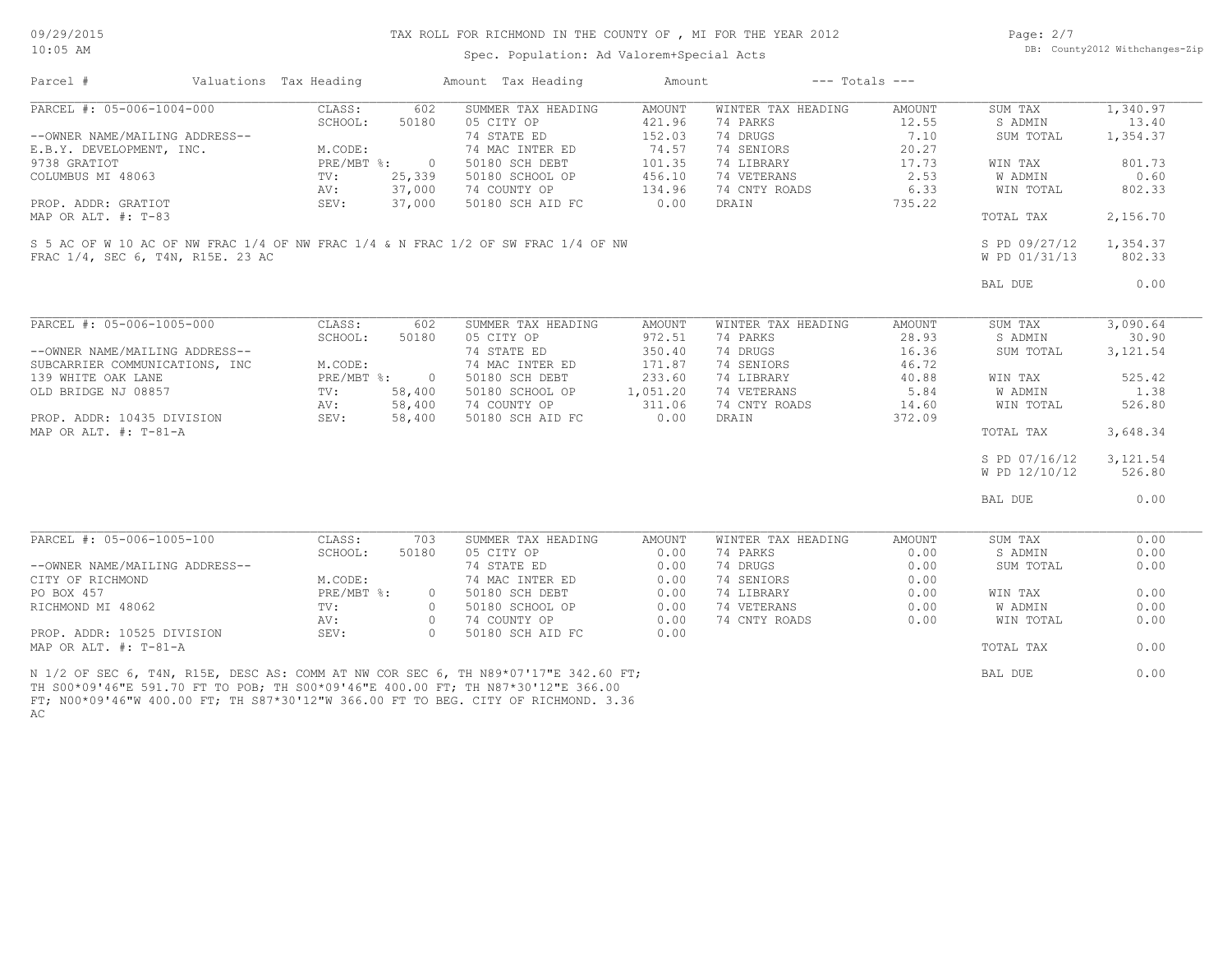Spec. Population: Ad Valorem+Special Acts

Page: 3/7 DB: County2012 Withchanges-Zip

| Parcel #                                     | Valuations Tax Heading |                | Amount Tax Heading                                                               | Amount        |                    | $---$ Totals $---$ |                                |                  |
|----------------------------------------------|------------------------|----------------|----------------------------------------------------------------------------------|---------------|--------------------|--------------------|--------------------------------|------------------|
| PARCEL #: 05-031-4001-000                    | CLASS:                 | 602            | SUMMER TAX HEADING                                                               | <b>AMOUNT</b> | WINTER TAX HEADING | AMOUNT             | SUM TAX                        | 2,759.23         |
|                                              | SCHOOL:                | 50180          | 05 CITY OP                                                                       | 868.23        | 74 PARKS           | 25.82              | S ADMIN                        | 27.59            |
| --OWNER NAME/MAILING ADDRESS--               |                        |                | 74 STATE ED                                                                      | 312.82        | 74 DRUGS           | 14.61              | SUM TOTAL                      | 2,786.82         |
| WINKLE, WALTER                               | M.CODE:                |                | 74 MAC INTER ED                                                                  | 153.44        | 74 SENIORS         | 41.71              |                                |                  |
| 26950 23 MILE ROAD<br>CHESTERFIELD MI 48051  | $PRE/MBT$ %:           | $\circ$        | 50180 SCH DEBT<br>50180 SCHOOL OP                                                | 208.55        | 74 LIBRARY         | 36.49              | WIN TAX                        | 2,360.42<br>1.23 |
|                                              | TV:                    | 52,138         |                                                                                  | 938.48        | 74 VETERANS        | 5.21               | W ADMIN                        |                  |
|                                              | AV:                    | 120,000        | 74 COUNTY OP                                                                     | 277.71        | 74 CNTY ROADS      | 13.03              | WIN TOTAL                      | 2,361.65         |
| PROP. ADDR: DIVISION<br>MAP OR ALT. #:       | SEV:                   | 120,000        | 50180 SCH AID FC                                                                 | 0.00          | DRAIN              | 2,223.55           | TOTAL TAX                      | 5,148.47         |
|                                              |                        |                | THAT PART OF W 1/2 OF SW 1/4 LYING S OF A LINE BEG N0*0'20"E 1602 FT FROM SW SEC |               |                    |                    | S PD 09/13/12                  | 2,786.82         |
| R15E, 69.56 AC.                              |                        |                | COR; TH N88*47'E 2299.37 FT EXC E 792 FT OF S 825 FT OF SW 1/4 FRAC, SEC 31 T5N, |               |                    |                    | W PD 02/28/13                  | 2,361.65         |
|                                              |                        |                |                                                                                  |               |                    |                    | BAL DUE                        | 0.00             |
| PARCEL #: 05-998-0010-435                    | CLASS:                 | 210            | SUMMER TAX HEADING                                                               | AMOUNT        | WINTER TAX HEADING | AMOUNT             | SUM TAX                        | 0.00             |
|                                              | SCHOOL:                | 50180          | 05 CITY OP                                                                       | 0.00          | 74 PARKS           | 0.00               | S ADMIN                        | 0.00             |
| --OWNER NAME/MAILING ADDRESS--               |                        |                | 74 STATE ED                                                                      | 0.00          | 74 DRUGS           | 0.00               | SUM TOTAL                      | 0.00             |
| SUBCARRIER COMMUNICATIONS, INC               | M.CODE:                |                | 74 MAC INTER ED                                                                  | 0.00          | 74 SENIORS         | 0.00               |                                |                  |
| 139 WHITE OAK LANE                           | PRE/MBT %:             | $\circ$        | 50180 SCH DEBT                                                                   | 0.00          | 74 LIBRARY         | 0.00               | WIN TAX                        | 0.00             |
| OLD BRIDGE NJ 08857                          | TV:                    | $\circ$        | 50180 SCHOOL OP                                                                  | 0.00          | 74 VETERANS        | 0.00               | W ADMIN                        | 0.00             |
|                                              | AV:                    | $\circ$        | 74 COUNTY OP                                                                     | 0.00          | 74 CNTY ROADS      | 0.00               | WIN TOTAL                      | 0.00             |
| PROP. ADDR: 10435 DIVISION<br>MAP OR ALT. #: | SEV:                   | $\Omega$       | 50180 SCH AID FC                                                                 | 0.00          |                    |                    | TOTAL TAX                      | 0.00             |
| BUILDING ON LEASED LAND                      |                        |                |                                                                                  |               |                    |                    | BAL DUE                        | 0.00             |
|                                              |                        |                |                                                                                  |               |                    |                    |                                |                  |
| PARCEL #: 05-999-0001-000                    | CLASS:                 | 551            | SUMMER TAX HEADING                                                               | AMOUNT        | WINTER TAX HEADING | AMOUNT             | SUM TAX                        | 2,656.68         |
|                                              | SCHOOL:                | 50180          | 05 CITY OP                                                                       | 835.96        | 74 PARKS           | 24.86              | S ADMIN                        | 26.56            |
| --OWNER NAME/MAILING ADDRESS--               |                        |                | 74 STATE ED                                                                      | 301.20        | 74 DRUGS           | 14.07              | SUM TOTAL                      | 2,683.24         |
| DETROIT EDISON CO                            | M.CODE:                |                | 74 MAC INTER ED                                                                  | 147.73        | 74 SENIORS         | 40.16              |                                |                  |
| PROPERTY TAX DEPARTMENT                      | PRE/MBT %:             | $\overline{0}$ | 50180 SCH DEBT                                                                   | 200.80        | 74 LIBRARY         | 35.14              | WIN TAX                        | 131.80           |
| MI743301                                     | TV:                    | 50,200         | 50180 SCHOOL OP                                                                  | 903.60        | 74 VETERANS        | 5.02               | W ADMIN                        | 1.19             |
| PO BOX 33017                                 | AV:                    | 50,200         | 74 COUNTY OP                                                                     | 267.39        | 74 CNTY ROADS      | 12.55              | WIN TOTAL                      | 132.99           |
| DETROIT MI 48232                             | SEV:                   | 50,200         | 50180 SCH AID FC                                                                 | 0.00          |                    |                    |                                |                  |
| PROP. ADDR: VARIOUS LOCATIONS                |                        |                |                                                                                  |               |                    |                    | TOTAL TAX                      | 2,816.23         |
| MAP OR ALT. #:                               |                        |                |                                                                                  |               |                    |                    | S PD 08/30/12                  | 2,683.24         |
|                                              |                        |                |                                                                                  |               |                    |                    | W PD 02/11/13                  | 132.99           |
| PERSONAL PROPERTY                            |                        |                |                                                                                  |               |                    |                    |                                |                  |
|                                              |                        |                |                                                                                  |               |                    |                    | BAL DUE                        | 0.00             |
|                                              |                        |                |                                                                                  |               |                    |                    |                                |                  |
| PARCEL #: 05-999-1043-500                    | CLASS:                 | 251            | SUMMER TAX HEADING                                                               | AMOUNT        | WINTER TAX HEADING | AMOUNT             | SUM TAX                        | 53.18            |
|                                              | SCHOOL:                | 50180          | 05 CITY OP                                                                       | 21.64         | 74 PARKS           | 0.64               | S ADMIN                        | 0.53             |
| --OWNER NAME/MAILING ADDRESS--               |                        |                | 74 STATE ED                                                                      | 7.80          | 74 DRUGS           | 0.36               | SUM TOTAL                      | 53.71            |
| AMERICAN MESSAGING SERVICES LLC              | M.CODE:                |                | 74 MAC INTER ED                                                                  | 3.82          | 74 SENIORS         | 1.04               |                                |                  |
| PO BOX 478                                   | PRE/MBT %: 100         |                | 50180 SCH DEBT                                                                   | 5.20          | 74 LIBRARY         | 0.91               | WIN TAX                        | 3.40             |
| COLLEYVILLE TX 76034                         | TV:                    | 1,300          | 50180 SCHOOL OP                                                                  | 7.80          | 74 VETERANS        | 0.13               | W ADMIN                        | 0.03             |
|                                              | AV:                    | 1,300          | 74 COUNTY OP                                                                     | 6.92          | 74 CNTY ROADS      | 0.32               | WIN TOTAL                      | 3.43             |
| PROP. ADDR: 10435 DIVISION ROAD              | SEV:                   | 1,300          | 50180 SCH AID FC                                                                 | 0.00          | DRAIN              | 0.00               |                                |                  |
| MAP OR ALT. #:                               |                        |                |                                                                                  |               |                    |                    | TOTAL TAX                      | 57.14            |
|                                              |                        |                |                                                                                  |               |                    |                    |                                |                  |
| PERSONAL PROPERTY                            |                        |                |                                                                                  |               |                    |                    | S PD 09/20/12<br>W PD 02/28/13 | 53.71<br>3.43    |
|                                              |                        |                |                                                                                  |               |                    |                    |                                |                  |
|                                              |                        |                |                                                                                  |               |                    |                    | BAL DUE                        | 0.00             |
|                                              |                        |                |                                                                                  |               |                    |                    |                                |                  |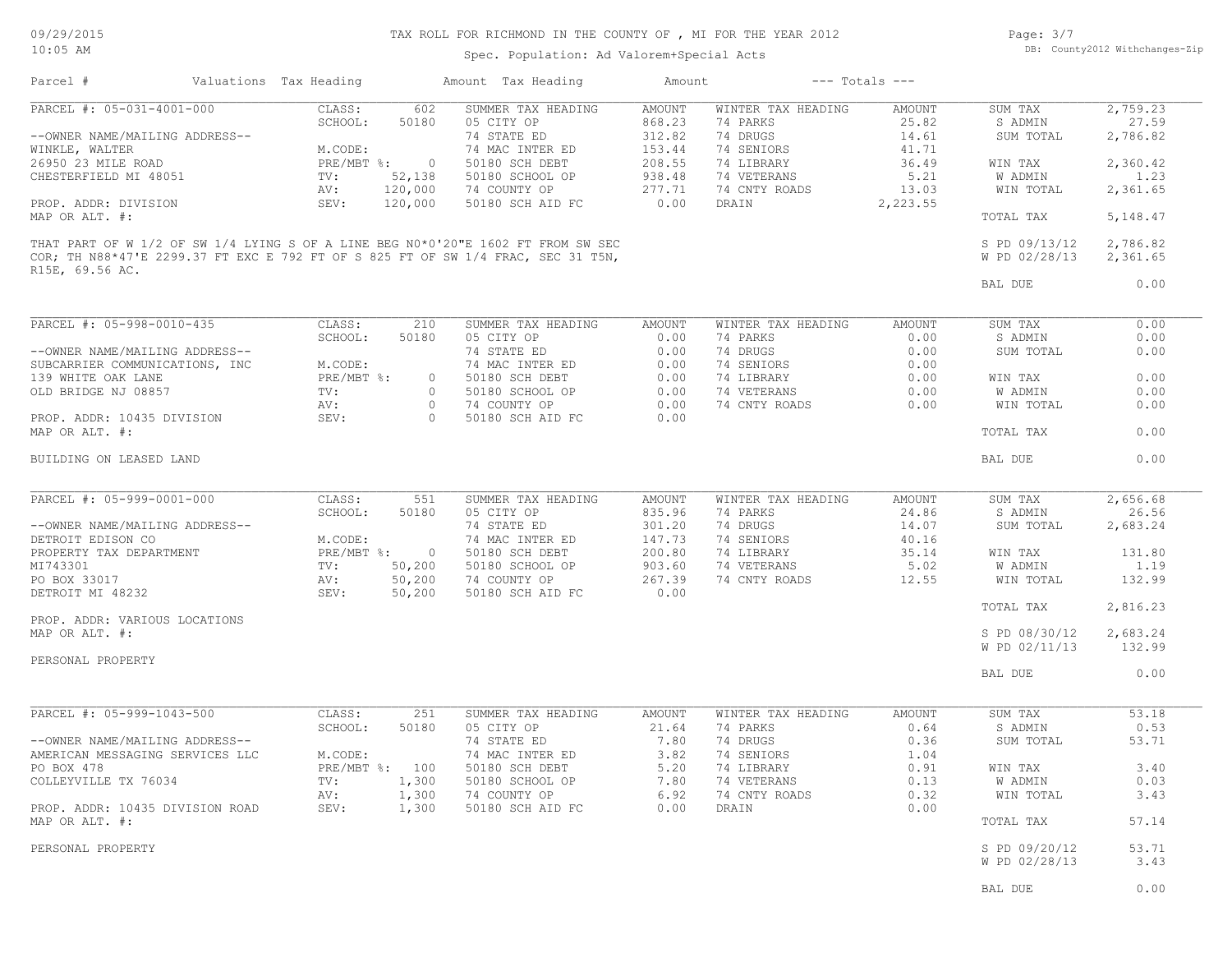## Spec. Population: Ad Valorem+Special Acts

Page: 4/7 DB: County2012 Withchanges-Zip

| TOTAL ALL DISTRICTS | REAL      | (BAL DUE) | PERSONAL | (BAL DUE) | <b>EXEMPT</b> | (BAL DUE) |
|---------------------|-----------|-----------|----------|-----------|---------------|-----------|
| PARCEL COUNT        | 6         |           | 1        |           |               |           |
| TAXABLE VALUE       | 309,421   |           | 1,300    |           | $\Omega$      |           |
| ASSESSED VALUE      | 456,100   |           | 1,300    |           | $\cap$        |           |
| SEV VALUE           | 456,100   |           | 1,300    |           | $\circ$       |           |
| PRE/MBT TAXABLE     | 156,138   |           | 1,300    |           | $\circ$       |           |
| N PRE/MBT TAXABLE   | 153,283   |           | 0        |           | $\mathbf{0}$  |           |
| S 05 CITY OP        | 5,152.64  | 0.00      | 21.64    | 0.00      | 0.00          | 0.00      |
| S 74 STATE ED       | 1,856.50  | 0.00      | 7.80     | 0.00      | 0.00          | 0.00      |
| S 74 MAC INTER ED   | 910.60    | 0.00      | 3.82     | 0.00      | 0.00          | 0.00      |
| S 50180 SCH DEBT    | 1,237.66  | 0.00      | 5.20     | 0.00      | 0.00          | 0.00      |
| S 50180 SCHOOL OP   | 2,759.08  | 0.00      | 7.80     | 0.00      | 0.00          | 0.00      |
| S 74 COUNTY OP      | 1,648.10  | 0.00      | 6.92     | 0.00      | 0.00          | 0.00      |
| S 50180 SCH AID F   | 0.00      | 0.00      | 0.00     | 0.00      | 0.00          | 0.00      |
| W 74 PARKS          | 153.26    | 0.00      | 0.64     | 0.00      | 0.00          | 0.00      |
| W 74 DRUGS          | 86.69     | 0.00      | 0.36     | 0.00      | 0.00          | 0.00      |
| W 74 SENIORS        | 247.52    | 0.00      | 1.04     | 0.00      | 0.00          | 0.00      |
| W 74 LIBRARY        | 216.56    | 0.00      | 0.91     | 0.00      | 0.00          | 0.00      |
| W 74 VETERANS       | 30.92     | 0.00      | 0.13     | 0.00      | 0.00          | 0.00      |
| W 74 CNTY ROADS     | 77.33     | 0.00      | 0.32     | 0.00      | 0.00          | 0.00      |
| * SP. ASSESSMENTS   | 4,905.82  | 0.00      | 0.00     | 0.00      | 0.00          | 0.00      |
| S ADMIN FEE         | 135.62    | 0.00      | 0.53     | 0.00      | 0.00          | 0.00      |
| W ADMIN FEE         | 7.32      | 0.00      | 0.03     | 0.00      | 0.00          | 0.00      |
| S TOTALS            | 13,700.20 | 0.00      | 53.71    | 0.00      | 0.00          | 0.00      |
| W TOTALS            | 5,725.42  | 0.00      | 3.43     | 0.00      | 0.00          | 0.00      |
| <b>GRAND TOTALS</b> | 19,425.62 | 0.00      | 57.14    | 0.00      | 0.00          | 0.00      |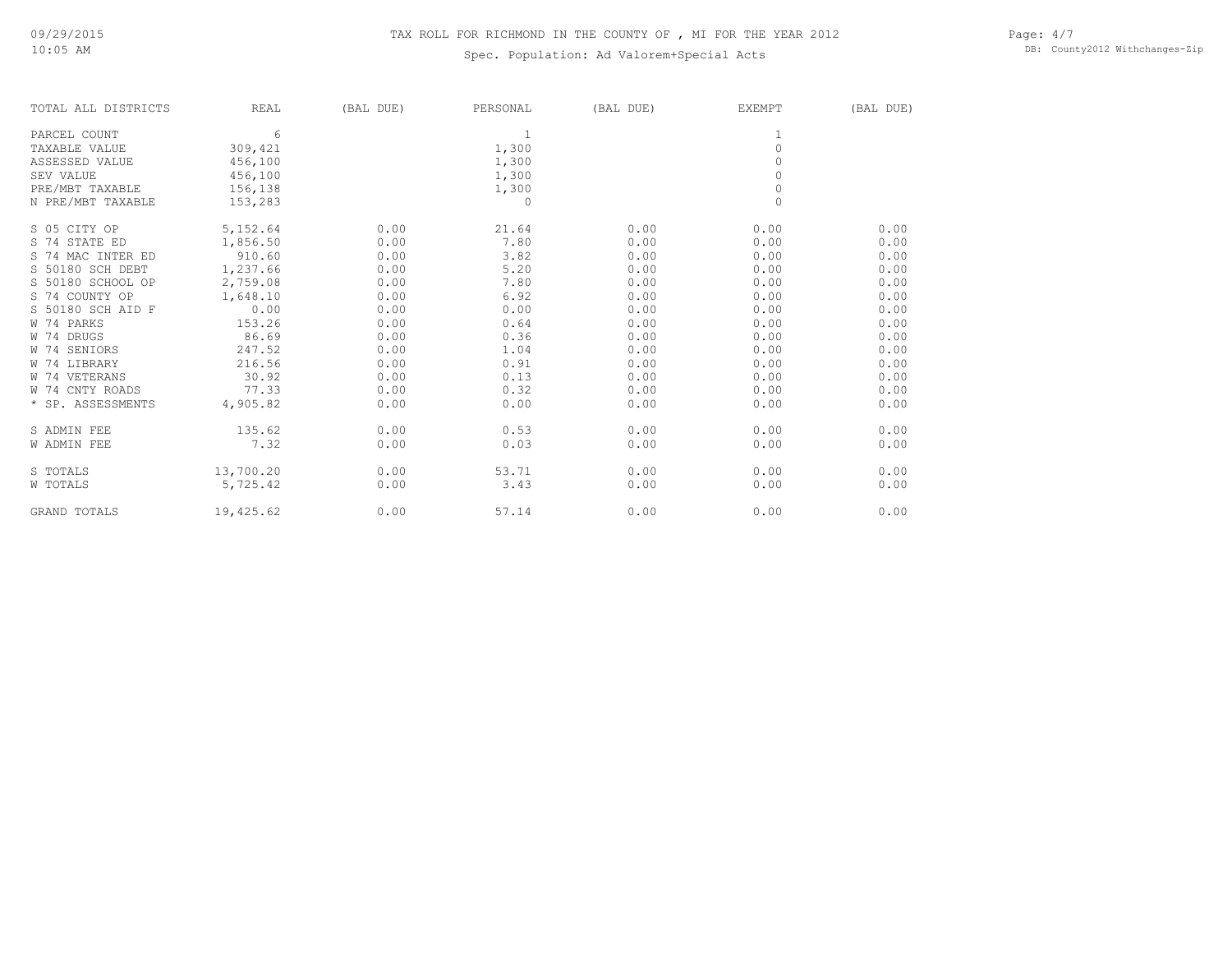## Spec. Population: Ad Valorem+Special Acts

| TOTAL ALL DISTRICTS | LEASED LAND | (BAL DUE) | TOTAL     | (BAL DUE) |
|---------------------|-------------|-----------|-----------|-----------|
| PARCEL COUNT        | 2           |           | 10        |           |
| TAXABLE VALUE       | 50,200      |           | 360,921   |           |
| ASSESSED VALUE      | 50,200      |           | 507,600   |           |
| SEV VALUE           | 50,200      |           | 507,600   |           |
| PRE/MBT TAXABLE     | $\Omega$    |           | 157,438   |           |
| NON PRE/MBT TAXABLE | 50,200      |           | 203,483   |           |
| S 05 CITY OP        | 835.96      | 0.00      | 6,010.24  | 0.00      |
| S 74 STATE ED       | 301.20      | 0.00      | 2,165.50  | 0.00      |
| S 74 MAC INTER ED   | 147.73      | 0.00      | 1,062.15  | 0.00      |
| S 50180 SCH DEBT    | 200.80      | 0.00      | 1,443.66  | 0.00      |
| S 50180 SCHOOL OP   | 903.60      | 0.00      | 3,670.48  | 0.00      |
| S 74 COUNTY OP      | 267.39      | 0.00      | 1,922.41  | 0.00      |
| S 50180 SCH AID FC  | 0.00        | 0.00      | 0.00      | 0.00      |
| W 74 PARKS          | 24.86       | 0.00      | 178.76    | 0.00      |
| W 74 DRUGS          | 14.07       | 0.00      | 101.12    | 0.00      |
| W 74 SENIORS        | 40.16       | 0.00      | 288.72    | 0.00      |
| W 74 LIBRARY        | 35.14       | 0.00      | 252.61    | 0.00      |
| W 74 VETERANS       | 5.02        | 0.00      | 36.07     | 0.00      |
| W 74 CNTY ROADS     | 12.55       | 0.00      | 90.20     | 0.00      |
| * SP. ASSESSMENTS   | 0.00        | 0.00      | 4,905.82  | 0.00      |
| S ADMIN FEE         | 26.56       | 0.00      | 162.71    | 0.00      |
| <b>W ADMIN FEE</b>  | 1.19        | 0.00      | 8.54      | 0.00      |
| S TOTALS            | 2,683.24    | 0.00      | 16,437.15 | 0.00      |
| W TOTALS            | 132.99      | 0.00      | 5,861.84  | 0.00      |
| <b>GRAND TOTALS</b> | 2,816.23    | 0.00      | 22,298.99 | 0.00      |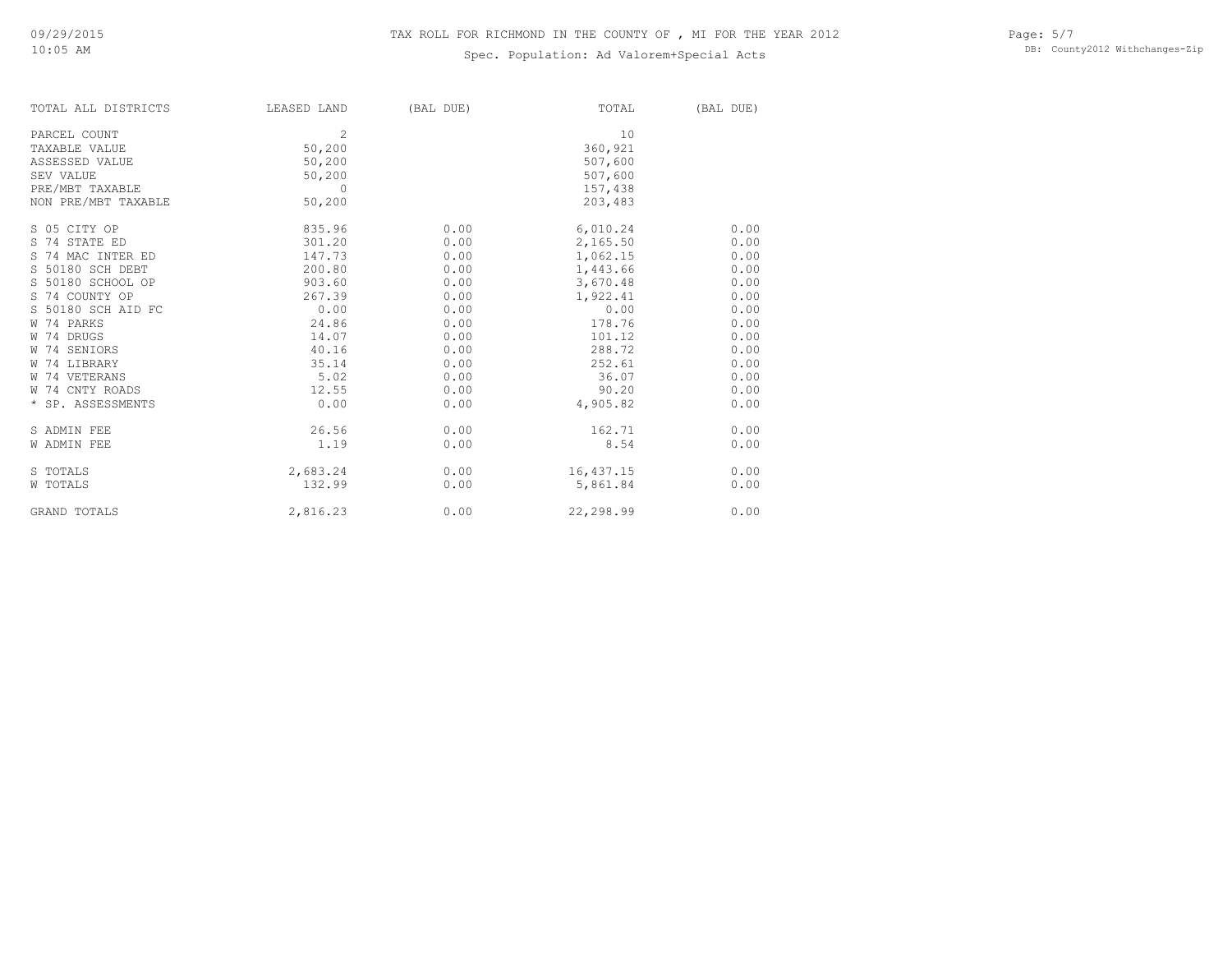# 10:05 AM

Page: 6/7 DB: County2012 Withchanges-Zip

| SCHOOL DISTRICT 50180    | UNIT 05<br><b>REAL</b> | PERSONAL     | <b>EXEMPT</b> | LEASED LAND    | TOTAL     |
|--------------------------|------------------------|--------------|---------------|----------------|-----------|
| PARCEL COUNT             | 6                      | $\mathbf{1}$ |               | $\overline{c}$ | 10        |
| TAXABLE VALUE            | 309,421                | 1,300        | 0             | 50,200         | 360,921   |
| ASSESSED VALUE           | 456,100                | 1,300        |               | 50,200         | 507,600   |
| SEV VALUE                | 456,100                | 1,300        | 0             | 50,200         | 507,600   |
| PRE/MBT TAXABLE          | 156,138                | 1,300        | $\Omega$      | $\bigcap$      | 157,438   |
| NON PRE/MBT TAXABLE      | 153,283                | 0            | 0             | 50,200         | 203,483   |
| (S) 05 CITY OP           | 5,152.64               | 21.64        | 0.00          | 835.96         | 6,010.24  |
| 74 STATE ED<br>(S)       | 1,856.50               | 7.80         | 0.00          | 301.20         | 2,165.50  |
| 74 MAC INTER ED<br>(S)   | 910.60                 | 3.82         | 0.00          | 147.73         | 1,062.15  |
| 50180 SCH DEBT<br>(S)    | 1,237.66               | 5.20         | 0.00          | 200.80         | 1,443.66  |
| 50180 SCHOOL OP<br>(S)   | 2,759.08               | 7.80         | 0.00          | 903.60         | 3,670.48  |
| 74 COUNTY OP<br>(S)      | 1,648.10               | 6.92         | 0.00          | 267.39         | 1,922.41  |
| 50180 SCH AID FC<br>(S)  | 0.00                   | 0.00         | 0.00          | 0.00           | 0.00      |
| 74 PARKS<br>(W)          | 153.26                 | 0.64         | 0.00          | 24.86          | 178.76    |
| 74 DRUGS<br>(W)          | 86.69                  | 0.36         | 0.00          | 14.07          | 101.12    |
| 74 SENIORS<br>(W)        | 247.52                 | 1.04         | 0.00          | 40.16          | 288.72    |
| 74 LIBRARY<br>(W)        | 216.56                 | 0.91         | 0.00          | 35.14          | 252.61    |
| 74 VETERANS<br>(W)       | 30.92                  | 0.13         | 0.00          | 5.02           | 36.07     |
| 74 CNTY ROADS<br>(W)     | 77.33                  | 0.32         | 0.00          | 12.55          | 90.20     |
| SP. ASSESSMENTS<br>$(*)$ | 4,905.82               | 0.00         | 0.00          | 0.00           | 4,905.82  |
| (S) ADMIN FEE            | 135.62                 | 0.53         | 0.00          | 26.56          | 162.71    |
| (W) ADMIN FEE            | 7.32                   | 0.03         | 0.00          | 1.19           | 8.54      |
| (S) TOTALS               | 13,700.20              | 53.71        | 0.00          | 2,683.24       | 16,437.15 |
| (W) TOTALS               | 5,725.42               | 3.43         | 0.00          | 132.99         | 5,861.84  |
| <b>GRAND TOTALS</b>      | 19,425.62              | 57.14        | 0.00          | 2,816.23       | 22,298.99 |